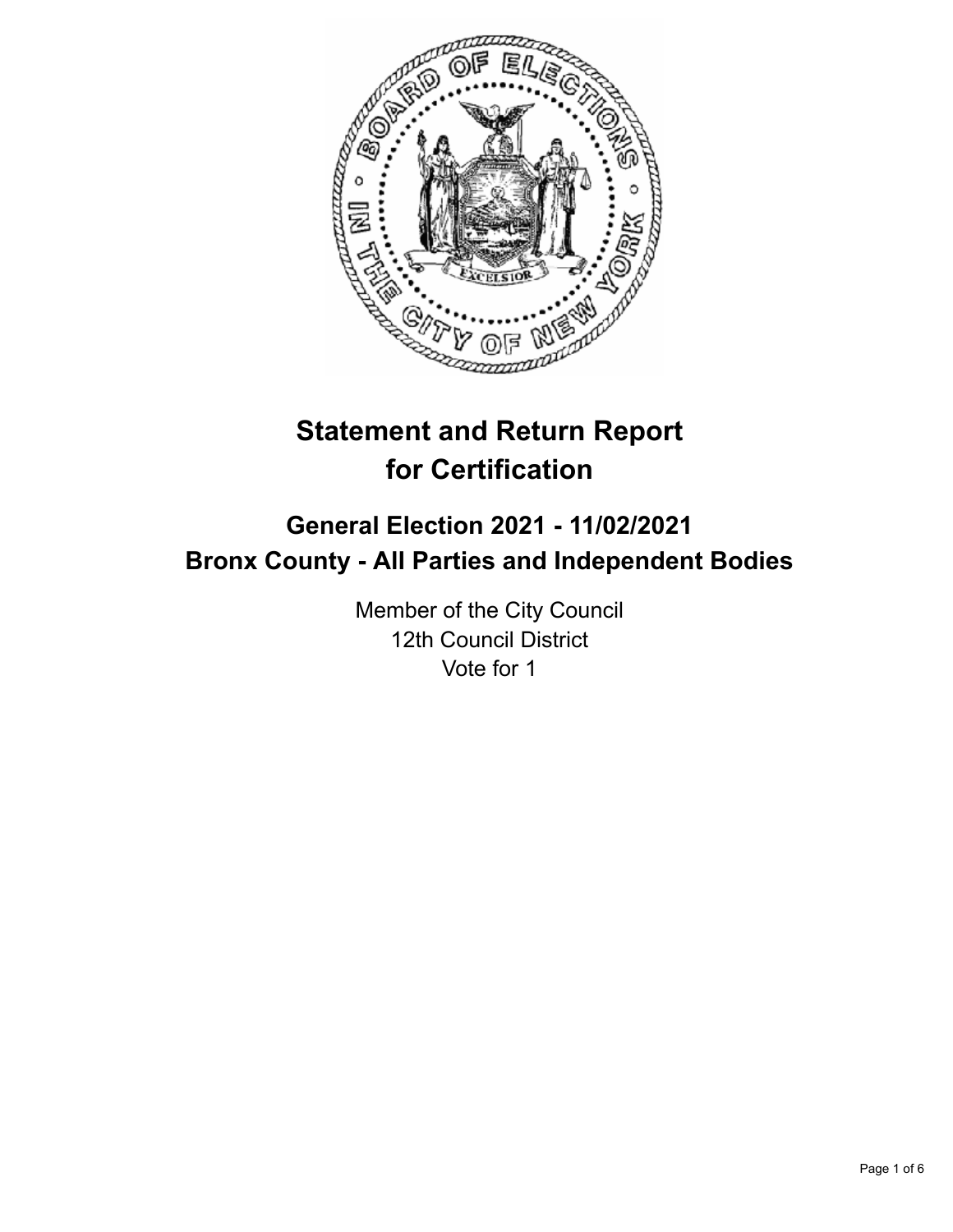

## **Assembly District 80**

| <b>PUBLIC COUNTER</b>                                    | 306 |
|----------------------------------------------------------|-----|
| <b>MANUALLY COUNTED EMERGENCY</b>                        | 0   |
| ABSENTEE / MILITARY                                      | 18  |
| AFFIDAVIT                                                | 0   |
| <b>Total Ballots</b>                                     | 324 |
| Less - Inapplicable Federal/Special Presidential Ballots | 0   |
| <b>Total Applicable Ballots</b>                          | 324 |
| KEVIN RILEY (DEMOCRATIC)                                 | 262 |
| CHRISTOPHER LENNON (WRITE-IN)                            |     |
| EDWARD FERGUSON (WRITE-IN)                               |     |
| KELLAN SQUIRE (WRITE-IN)                                 |     |
| <b>Total Votes</b>                                       | 265 |
| Unrecorded                                               | 59  |

#### **Assembly District 81**

| <b>PUBLIC COUNTER</b>                                    | 147 |
|----------------------------------------------------------|-----|
| <b>MANUALLY COUNTED EMERGENCY</b>                        | 0   |
| ABSENTEE / MILITARY                                      | 10  |
| AFFIDAVIT                                                |     |
| <b>Total Ballots</b>                                     | 158 |
| Less - Inapplicable Federal/Special Presidential Ballots | 0   |
| <b>Total Applicable Ballots</b>                          | 158 |
| <b>KEVIN RILEY (DEMOCRATIC)</b>                          | 126 |
| ISAAC DIAZ (WRITE-IN)                                    |     |
| TONYA BROOKS (WRITE-IN)                                  |     |
| UNATTRIBUTABLE WRITE-IN (WRITE-IN)                       |     |
| <b>Total Votes</b>                                       | 129 |
| Unrecorded                                               | 29  |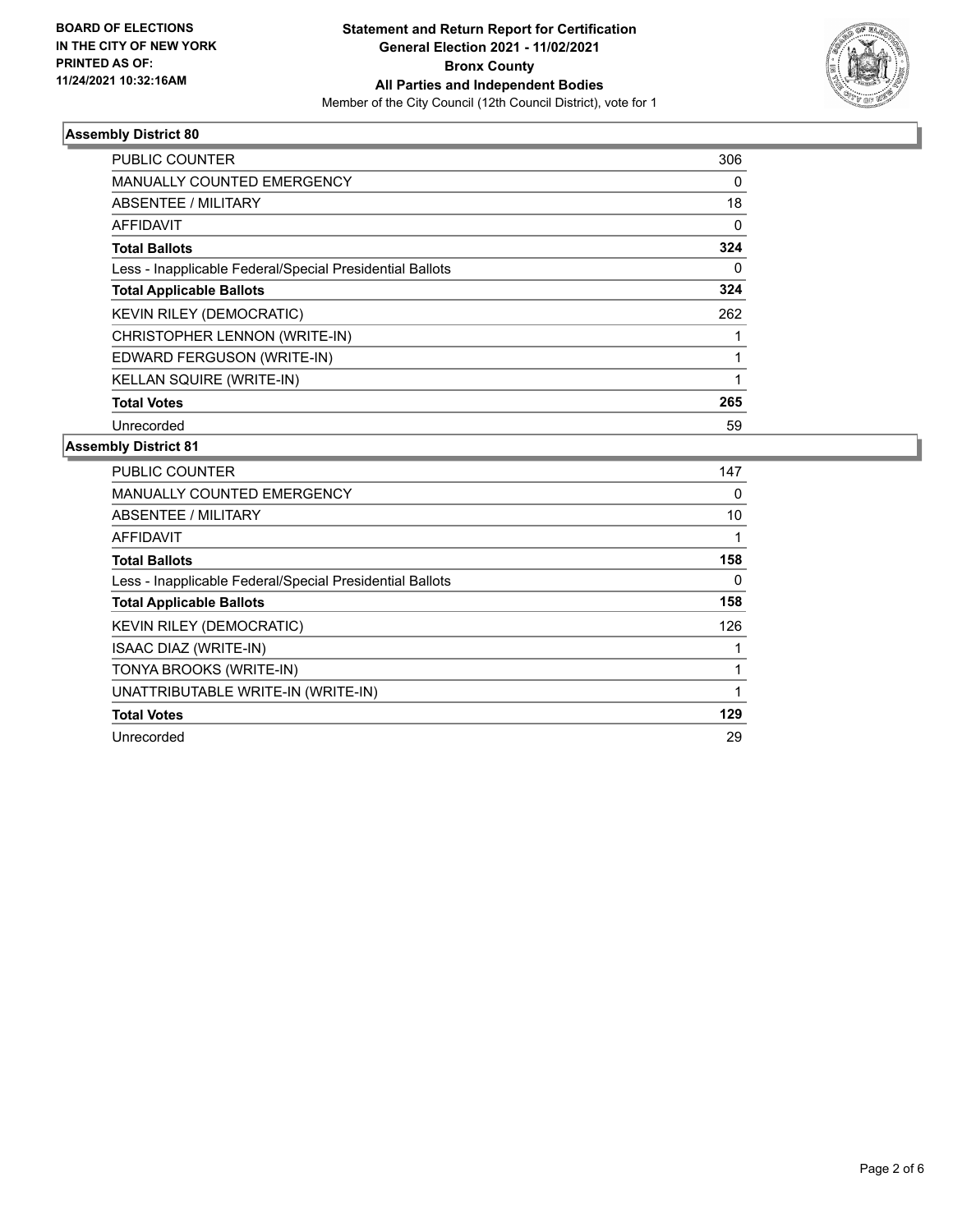

## **Assembly District 82**

| <b>PUBLIC COUNTER</b>                                    | 7,324          |
|----------------------------------------------------------|----------------|
| MANUALLY COUNTED EMERGENCY                               | 0              |
| ABSENTEE / MILITARY                                      | 694            |
| <b>AFFIDAVIT</b>                                         | 18             |
| <b>Total Ballots</b>                                     | 8,036          |
| Less - Inapplicable Federal/Special Presidential Ballots | $\mathbf{0}$   |
| <b>Total Applicable Ballots</b>                          | 8,036          |
| KEVIN RILEY (DEMOCRATIC)                                 | 6,483          |
| AMANDA FRIAS (WRITE-IN)                                  | 1              |
| <b>BRUCE SCHANBERF (WRITE-IN)</b>                        | 1              |
| DABY PARIS (WRITE-IN)                                    | 1              |
| DEREK JONES (WRITE-IN)                                   | 1              |
| DIANE AYALA (WRITE-IN)                                   | 1              |
| FERNANDO PEREZ (WRITE-IN)                                | 1              |
| FRED L. VERSCHLEISER (WRITE-IN)                          | 1              |
| IRA STOLNICK (WRITE-IN)                                  | 1              |
| JAMAAL BOWMAN (WRITE-IN)                                 | $\mathbf{1}$   |
| MARJOINE VELAZQUEZ (WRITE-IN)                            | $\mathbf{1}$   |
| PAMELA HAMILTON-JOHNSON (WRITE-IN)                       | 4              |
| PAMILA HAMILTON JOHNSON (WRITE-IN)                       | $\overline{2}$ |
| RAFAEL SALAMANCA JR. (WRITE-IN)                          | $\mathbf{1}$   |
| RICHARD LEON (WRITE-IN)                                  | 1              |
| ROBERT CARTRELL (WRITE-IN)                               | $\mathbf{1}$   |
| SAMMY BROWN (WRITE-IN)                                   | 1              |
| UNATTRIBUTABLE WRITE-IN (WRITE-IN)                       | 7              |
| WILLIAM A. PEPITONE (WRITE-IN)                           | $\mathbf{1}$   |
| <b>Total Votes</b>                                       | 6,511          |
| Unrecorded                                               | 1,525          |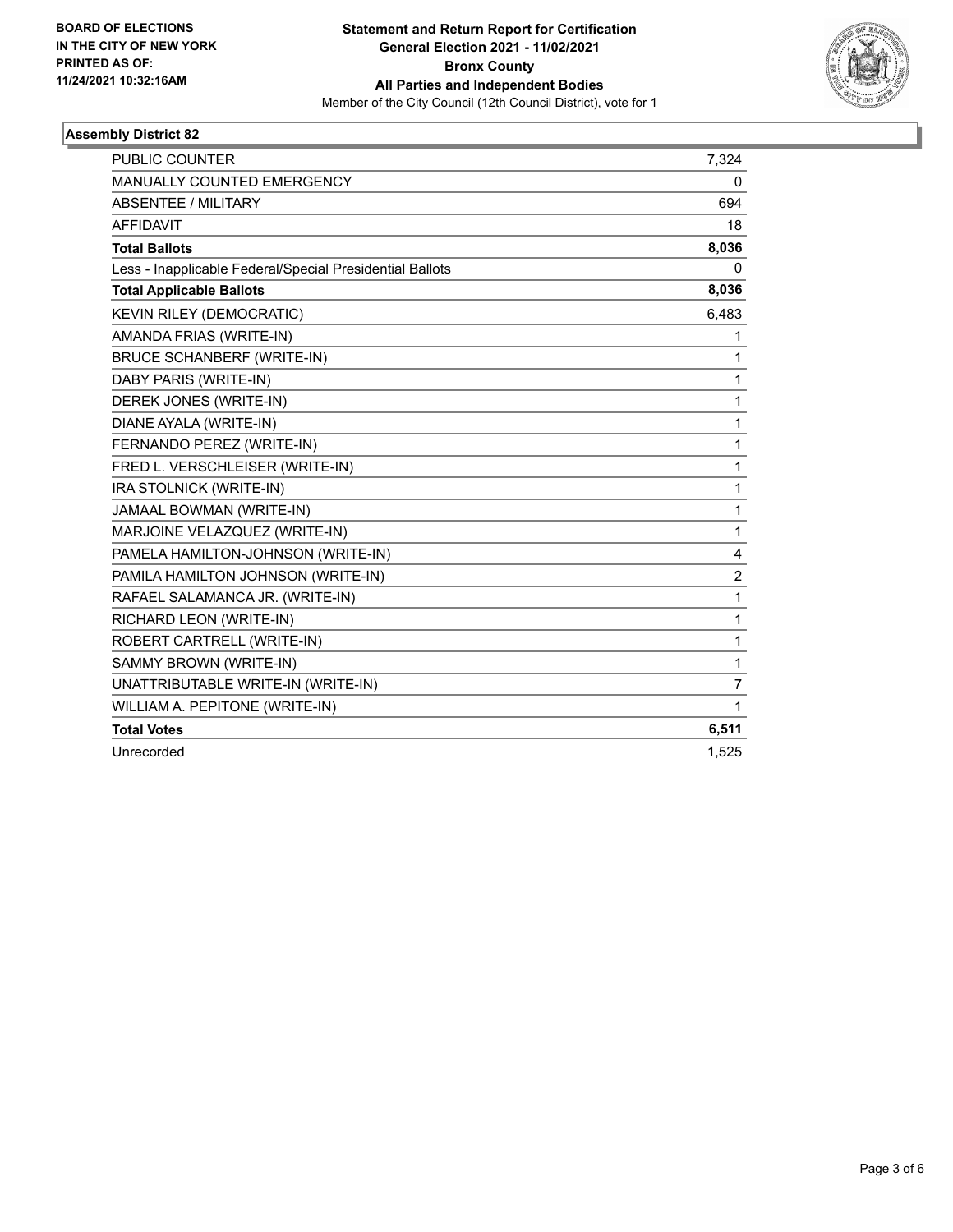

## **Assembly District 83**

| <b>PUBLIC COUNTER</b>                                    | 12,600                  |
|----------------------------------------------------------|-------------------------|
| MANUALLY COUNTED EMERGENCY                               | 0                       |
| ABSENTEE / MILITARY                                      | 754                     |
| <b>AFFIDAVIT</b>                                         | 68                      |
| <b>Total Ballots</b>                                     | 13,422                  |
| Less - Inapplicable Federal/Special Presidential Ballots | 0                       |
| <b>Total Applicable Ballots</b>                          | 13,422                  |
| KEVIN RILEY (DEMOCRATIC)                                 | 11,088                  |
| ANDRE P MARRERO SR (WRITE-IN)                            | 1                       |
| ANDREW CUOMO (WRITE-IN)                                  | 1                       |
| ANTHONY PLEITO (WRITE-IN)                                | 1                       |
| <b>BRANDON RITCHIE (WRITE-IN)</b>                        | 1                       |
| <b>BRENDON WRIGHT (WRITE-IN)</b>                         | 1                       |
| DALE BENJAMIN DRAKEFORD (WRITE-IN)                       | $\mathbf 1$             |
| DANIEL GAYDARIK (WRITE-IN)                               | 1                       |
| DANIEL SANCHEZ (WRITE-IN)                                | 1                       |
| DIANA AYALA (WRITE-IN)                                   | 1                       |
| DIMITRUIS RICHARDSON (WRITE-IN)                          | 1                       |
| DR. DEVI ELIZABETH NAMPIAPARAMPIL (WRITE-IN)             | 1                       |
| ERIC L. ADAMS (WRITE-IN)                                 | $\mathbf 1$             |
| HENRY DRAKEFORD (WRITE-IN)                               | 1                       |
| JOHN E LYON (WRITE-IN)                                   | 1                       |
| JOHN HOUSTON (WRITE-IN)                                  | 1                       |
| JOYCE BRISCOE (WRITE-IN)                                 | 2                       |
| JURYBETH CABRAL (WRITE-IN)                               | 1                       |
| KAT BAESLY (WRITE-IN)                                    | $\mathbf 1$             |
| KATHLEEN A MCDOWELL (WRITE-IN)                           | 1                       |
| KEVIN WRIGHT (WRITE-IN)                                  | 1                       |
| LIONEL CUMBERBATEN JR. (WRITE-IN)                        | 1                       |
| LUIS GONZALES (WRITE-IN)                                 | 1                       |
| MELVIN MENYE (WRITE-IN)                                  | 1                       |
| MICHAEL CALLUSOL (WRITE-IN)                              | 1                       |
| NASIR MUHAMMAD (WRITE-IN)                                | $\mathbf{1}$            |
| PAMELA HAMILTON-JOHNSON (WRITE-IN)                       | 2                       |
| PEARL CORBIN (WRITE-IN)                                  | $\mathbf{1}$            |
| PEIRUN HUANG (WRITE-IN)                                  | $\mathbf 1$             |
| RICHARD M. HAMILTON (WRITE-IN)                           | 1                       |
| ROBERT A. IRVING (WRITE-IN)                              | 1                       |
| RUSSELL MCCLUED (WRITE-IN)                               | $\mathbf{1}$            |
| SAMMY RAVELO (WRITE-IN)                                  | 1                       |
| SHANEQUA E. MOORE (WRITE-IN)                             | $\overline{\mathbf{c}}$ |
| TARA WATKINS (WRITE-IN)                                  | $\mathbf{1}$            |
| TIFFENY SUMMERVILLE (WRITE-IN)                           | 2                       |
| UNATTRIBUTABLE WRITE-IN (WRITE-IN)                       | 7                       |
| <b>Total Votes</b>                                       | 11,134                  |
| Unrecorded                                               | 2,288                   |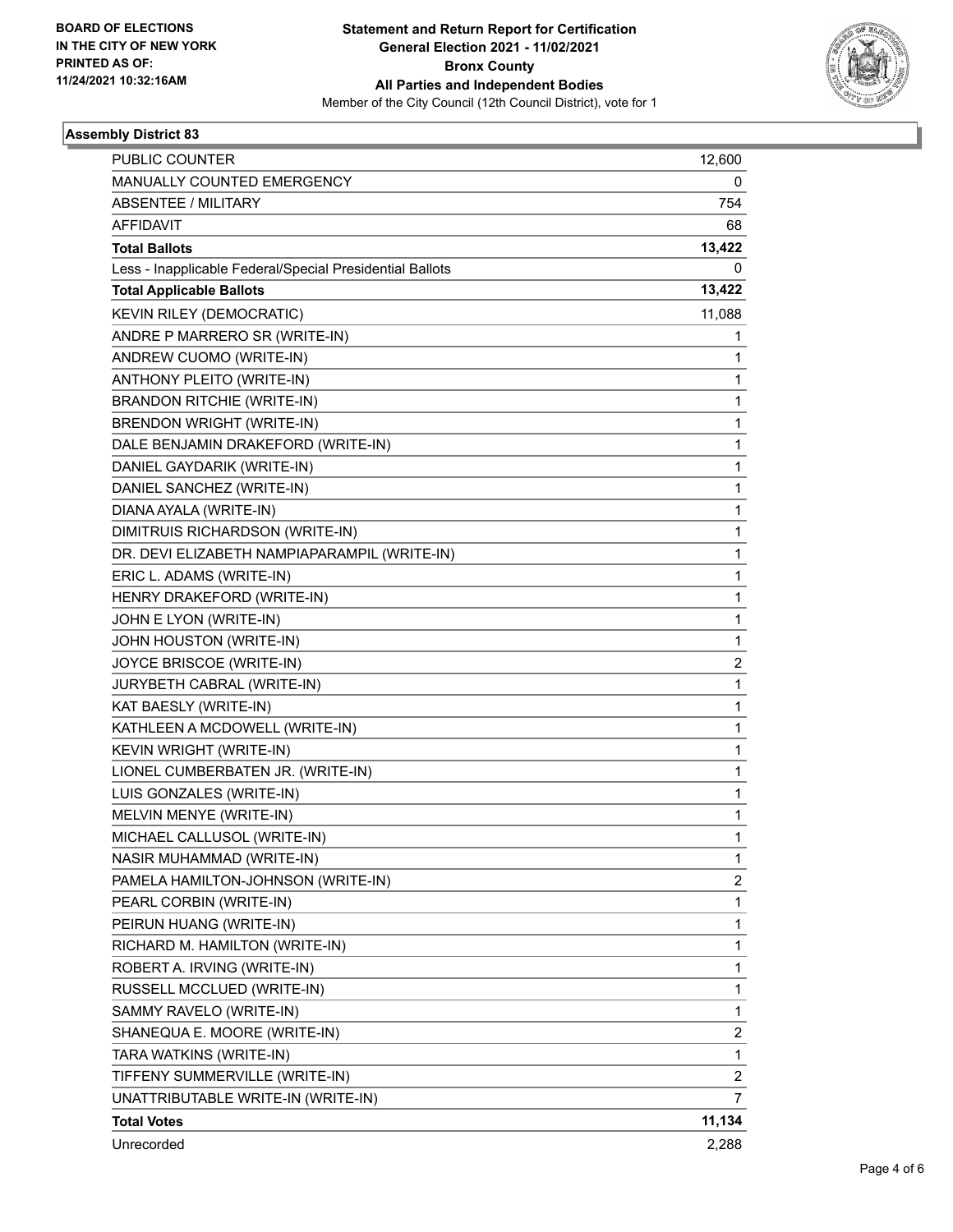

## **Total for Member of the City Council (12th Council District) - Bronx County**

| PUBLIC COUNTER                                           | 20,377      |
|----------------------------------------------------------|-------------|
| MANUALLY COUNTED EMERGENCY                               | 0           |
| <b>ABSENTEE / MILITARY</b>                               | 1,476       |
| AFFIDAVIT                                                | 87          |
| <b>Total Ballots</b>                                     | 21,940      |
| Less - Inapplicable Federal/Special Presidential Ballots | 0           |
| <b>Total Applicable Ballots</b>                          | 21,940      |
| <b>KEVIN RILEY (DEMOCRATIC)</b>                          | 17,959      |
| AMANDA FRIAS (WRITE-IN)                                  | 1           |
| ANDRE P MARRERO SR (WRITE-IN)                            | 1           |
| ANDREW CUOMO (WRITE-IN)                                  | 1           |
| ANTHONY PLEITO (WRITE-IN)                                | 1           |
| <b>BRANDON RITCHIE (WRITE-IN)</b>                        | 1           |
| <b>BRENDON WRIGHT (WRITE-IN)</b>                         | 1           |
| <b>BRUCE SCHANBERF (WRITE-IN)</b>                        | 1           |
| CHRISTOPHER LENNON (WRITE-IN)                            | 1           |
| DABY PARIS (WRITE-IN)                                    | 1           |
| DALE BENJAMIN DRAKEFORD (WRITE-IN)                       | 1           |
| DANIEL GAYDARIK (WRITE-IN)                               | $\mathbf 1$ |
| DANIEL SANCHEZ (WRITE-IN)                                | 1           |
| DEREK JONES (WRITE-IN)                                   | 1           |
| DIANA AYALA (WRITE-IN)                                   | 1           |
| DIANE AYALA (WRITE-IN)                                   | 1           |
| DIMITRUIS RICHARDSON (WRITE-IN)                          | 1           |
| DR. DEVI ELIZABETH NAMPIAPARAMPIL (WRITE-IN)             | 1           |
| EDWARD FERGUSON (WRITE-IN)                               | 1           |
| ERIC L. ADAMS (WRITE-IN)                                 | 1           |
| FERNANDO PEREZ (WRITE-IN)                                | 1           |
| FRED L. VERSCHLEISER (WRITE-IN)                          | 1           |
| HENRY DRAKEFORD (WRITE-IN)                               | 1           |
| IRA STOLNICK (WRITE-IN)                                  | 1           |
| ISAAC DIAZ (WRITE-IN)                                    | 1           |
| JAMAAL BOWMAN (WRITE-IN)                                 | 1           |
| JOHN E LYON (WRITE-IN)                                   | 1           |
| JOHN HOUSTON (WRITE-IN)                                  | 1           |
| JOYCE BRISCOE (WRITE-IN)                                 | 2           |
| JURYBETH CABRAL (WRITE-IN)                               | 1           |
| KAT BAESLY (WRITE-IN)                                    | 1           |
| KATHLEEN A MCDOWELL (WRITE-IN)                           | 1           |
| KELLAN SQUIRE (WRITE-IN)                                 | 1           |
| KEVIN WRIGHT (WRITE-IN)                                  | 1           |
| LIONEL CUMBERBATEN JR. (WRITE-IN)                        | 1           |
| LUIS GONZALES (WRITE-IN)                                 | 1           |
| MARJOINE VELAZQUEZ (WRITE-IN)                            | 1           |
| MELVIN MENYE (WRITE-IN)                                  | 1           |
| MICHAEL CALLUSOL (WRITE-IN)                              | 1           |